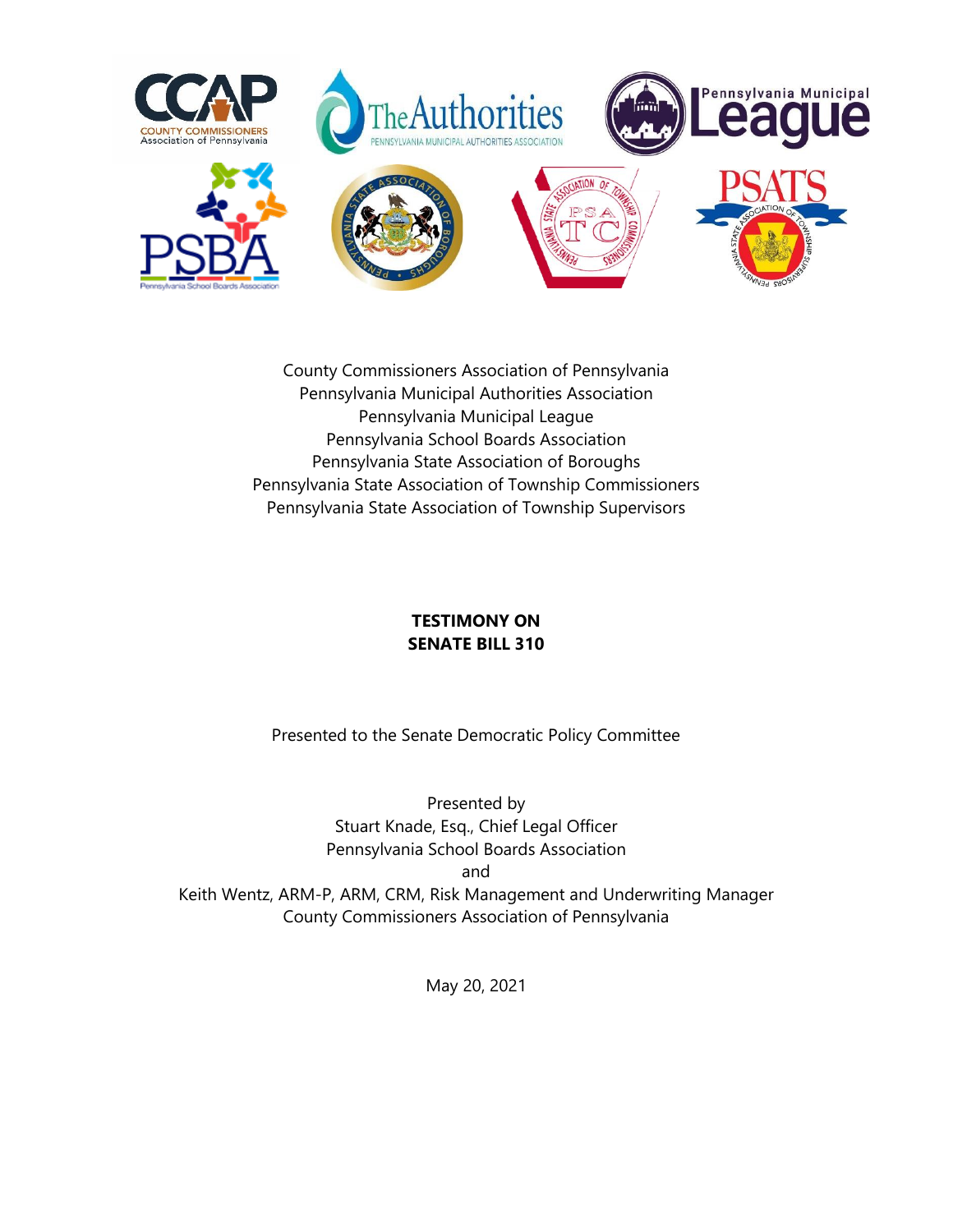Good morning. I am Stuart Knade, Chief Legal Officer of the Pennsylvania School Boards Association. I am here today with Keith Wentz, Risk Management and Underwriting Manager at the County Commissioners Association of Pennsylvania. We are offering testimony today on behalf of our Associations, as well as the Pennsylvania State Association of Township Supervisors, the Pennsylvania Municipal League, the Pennsylvania State Association of Township Commissioners, the Pennsylvania Municipal Authorities Association, and the Pennsylvania State Association of Boroughs. We would like to thank Chairwoman Muth for the opportunity to address the Senate Democratic Policy Committee regarding SB 310, creating a state Occupational Safety and Health Act.

We are here today representing local governments in Pennsylvania because of the impacts SB 310 will have on local governments as public employers. Our personnel complements vary greatly – typically counties, cities and school districts maintain larger workforces, while some townships only employ a few part-time workers and have no departmental structure and other townships have formal departments and dozens of employees. A small borough may employ only a few individuals for jobs such as borough manager and support staff, while other boroughs still maintain their own police forces and health departments, for example. In most school districts, the great majority of workers are classroom teachers.

We extend our appreciation to the sponsors for their concerns about worker safety. However, while we agree that worker safety is an important issue, we do not believe that stringent regulatory requirements, new administrative overhead, and substantial fines will truly promote or improve worker safety at the local government level. Our group opposes any effort to enact a state Occupational Safety and Health Act (OSHA) that would mandate compliance by political subdivisions or would require political subdivisions to come under the federal law.

We contend that SB 310 would be costly when compared to any potential benefit, both for local government units and for the Commonwealth. Specifically, we question the need for the legislation in the absence of statistics establishing that there is a worker safety problem in local government. Both proponents and opponents of the legislation have argued its need or lack of need based primarily on philosophy and anecdotal evidence of isolated incidents. Existing statistical data do not indicate that there is any greater incidence of workplace injury in the public sector as compared to the OSHA-covered private sector, and suggest that before embarking on the expensive path SB 310 calls for, the Committee ask the Department of Labor and Industry to develop a valid statistical study of workplace injuries between comparable public and private sector occupations; it is our belief that such a comparison will show little material difference between the OSHA-regulated private sector and our public sector counterparts and will support our contention that the legislation is unnecessary. The expenditures SB 310 would entail, both in diversion of local funds and the cost to the Commonwealth of establishing and maintaining a vast new regulatory regime, should be devoted instead to many other pressing and urgent needs.

Local government officials are concerned about public worker safety and take considerable measures to ensure that workplaces are safe. First and foremost, most local governments are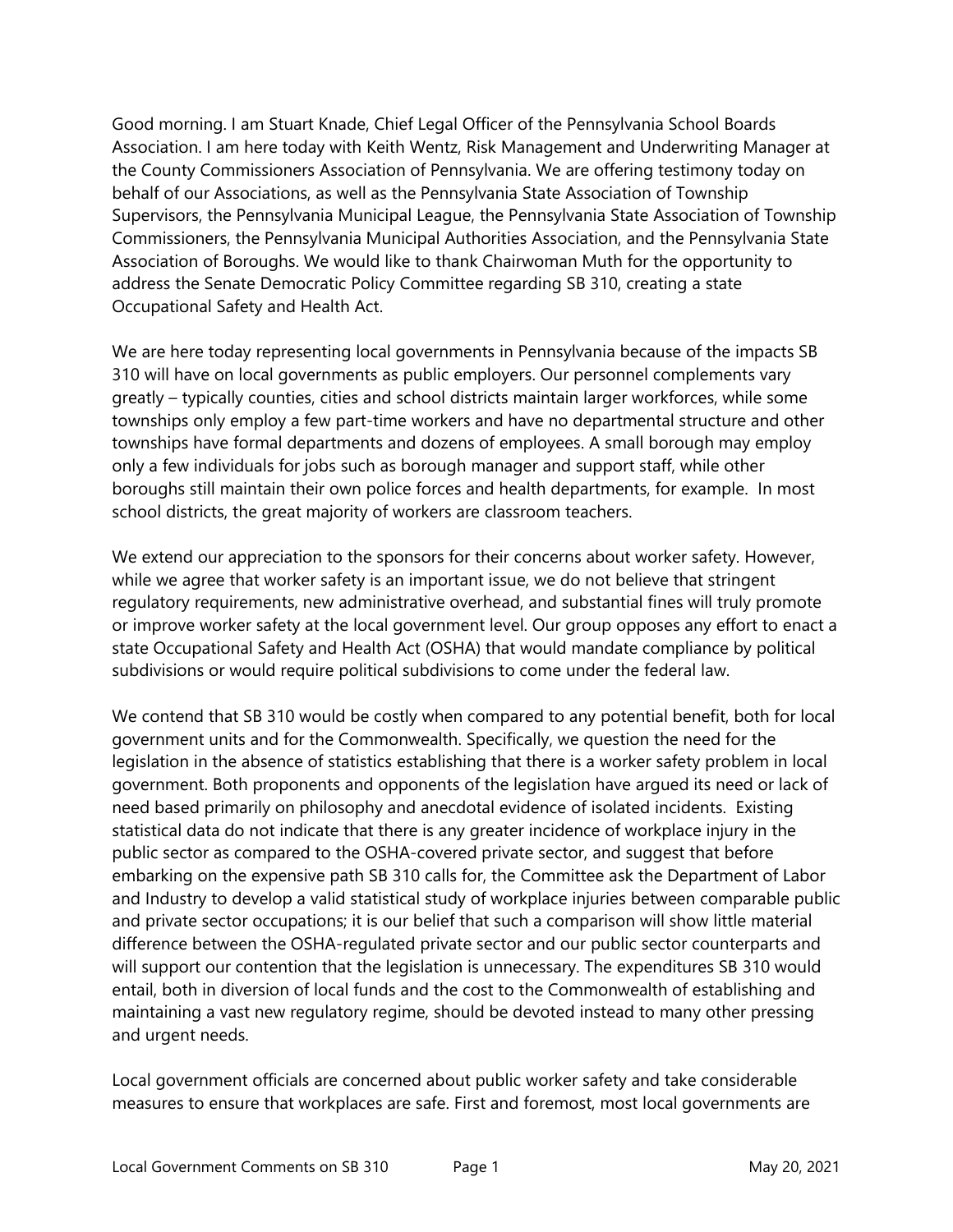actively engaged in risk management activities and measures to protect the safety of employees. To promote worker safety and reduce the costs of liability and workers' compensation insurance, municipalities implement training, workplace inspection, risk management, and other workplace procedures. A large number of the state's counties and municipalities are self-insured for workers' compensation, and many are participants in pooled programs that incentivize worker safety through premium reductions earned by completing an extensive array of loss control and prevention activities. As participants in a self-insured program, these entities are also required by Department of Labor and Industry regulations to have certain safety programs, including such elements as an employee safety committee, as can be seen for example in Chapter 129 of Title 34 of the Pennsylvania Code.

Governmental workplace safety already involves other components of oversight as well. In addition to a plethora of workplace safety statutes and regulations the Commonwealth already has in place addressing specific areas of hazard all public sector employers are required to comply with the Pennsylvania Worker and Community Right to Know Act, which requires employers to provide employees and the community with information about any hazardous materials present in the workplace. The Department of Labor and Industry has developed and periodically updates a list of regulated substances.

We are also required to comply with federal commercial driver's license requirements and must also follow PennDOT safety regulations for work zones on public roads where employee risks may be greatest. Significant training hours are mandated by law for our workers, in addition to a great deal of additional training that while not expressly mandated by law, is necessary to mitigate liability exposures.

Senate Bill 310 seems to indicate that the Secretary of Labor and Industry would be required to adopt in their entirety the federal OSHA rules, and the Secretary would also have the ability to develop state standards for situations where no federal standards are currently applicable. We argue that federal OSHA standards are not entirely applicable or appropriate to local governments, and in fact many of those standards do not make sense for public entities.

Local government employees, when considered as a whole, engage in limited activities that would be covered by OSHA, so requiring local government to comply with irrelevant rules and documentation requirements is an unnecessary and burdensome mandate. While the proposed legislation contains a method for public employers to apply for a temporary variance on an OSHA requirement, this process results in piecemeal regulatory solutions and does not present a long-term alternative to federal regulations that are incompatible with the working conditions of local government employees. Section 1956.1(b) of the federal regulations for OSHA on adopting a state plan for state and local government employees says that "in adopting these requirements and procedures, consideration should be given to differences between public and private employment. For instance, a system of monetary penalties applicable to violations of public employers may not in all cases be necessarily the most appropriate method of achieving compliance." We believe this legislation does not leave the state any flexibility to adopt requirements that are sensitive to these differences.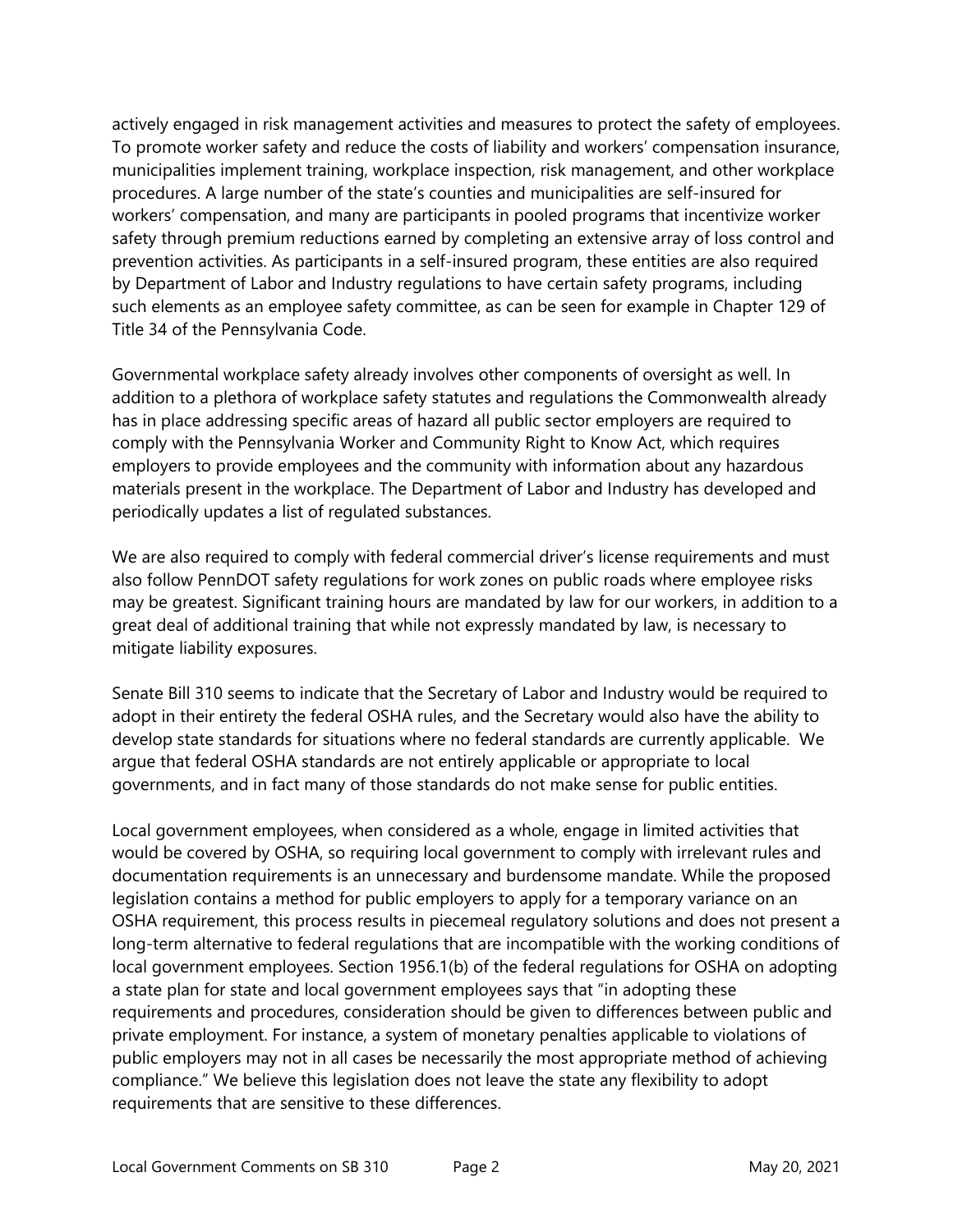We also note particularly that there are some classifications of public employees for which no private workplace comparables might be available, and these are in some of the most inherently dangerous, yet most essential, services such as police, fire, corrections, highway construction, snow removal, and hazardous materials response.

The costs and benefits of SB 310 must be weighed to determine if the purported increase in safety for workers that the bill's supporters believe will result from it will be of greater benefit than the cost taxpayers will be required to shoulder. We believe the cost of compliance, including paperwork and filings to comply with this act, will be onerous, and of minimal additional benefit to workers beyond public safety procedures already in place. The recordkeeping requirements in this bill are vague, but public employers will have to present unspecified documentation to the Secretary on demand. Many municipal authorities, townships, boroughs, and even some cities and counties are simply too small to be required to follow such regulations and could be forced to raise property taxes and user fees if forced to comply with this expensive mandate. OSHA was not written with public sector workplaces in mind, and the experience of other states that have tried what SB 310 proposes should be carefully studied to learn what it cost and whether it made a true difference in public sector workplace safety.

The cost to governmental entities is not the only issue at stake in this legislation. We ask Committee members to take note that the bill's definition of public employer includes "any nonprofit organization or institution and any charitable, religious, scientific, literary, recreational, health, educational or welfare institution receiving grants or appropriations from federal, state or local governments" unless the employer is already subject to OSHA requirements. Many local governments issue payments to these types of entities for provision of services, with this practice particularly prevalent in the provision of human services at the county level. It is difficult to quantify the number of organizations that will be drawn under the umbrella of this legislation by this definition, but it is important for policymakers to consider the impact this will have on many community service organizations. These organizations, no matter how large or small, will now have to comply with the requirements for recordkeeping, and will be subject to random inspections.

We also believe that the penalties established in SB 310 are problematic for public entities. The bill prescribes civil penalties of up to \$1,000 for a lesser violation, ranging up to civil penalties of \$10,000 for "willful or repeated violations" of the law. Financial punishment for government means that taxpayer money will be utilized to satisfy the fines. The language also does not explain who will be fined -- is it the government entity, its elected officials, or a supervisory employee responsible for the violation? The fines for even a technical violation may exceed the amount of compensation for a local township supervisor, borough council member or other volunteer elected official.

Again, we agree that worker safety is an important issue, but we believe that we have demonstrated a commitment to worker safety in current practice, and we do not believe that regulatory requirements and fines will improve worker safety for local government employees.